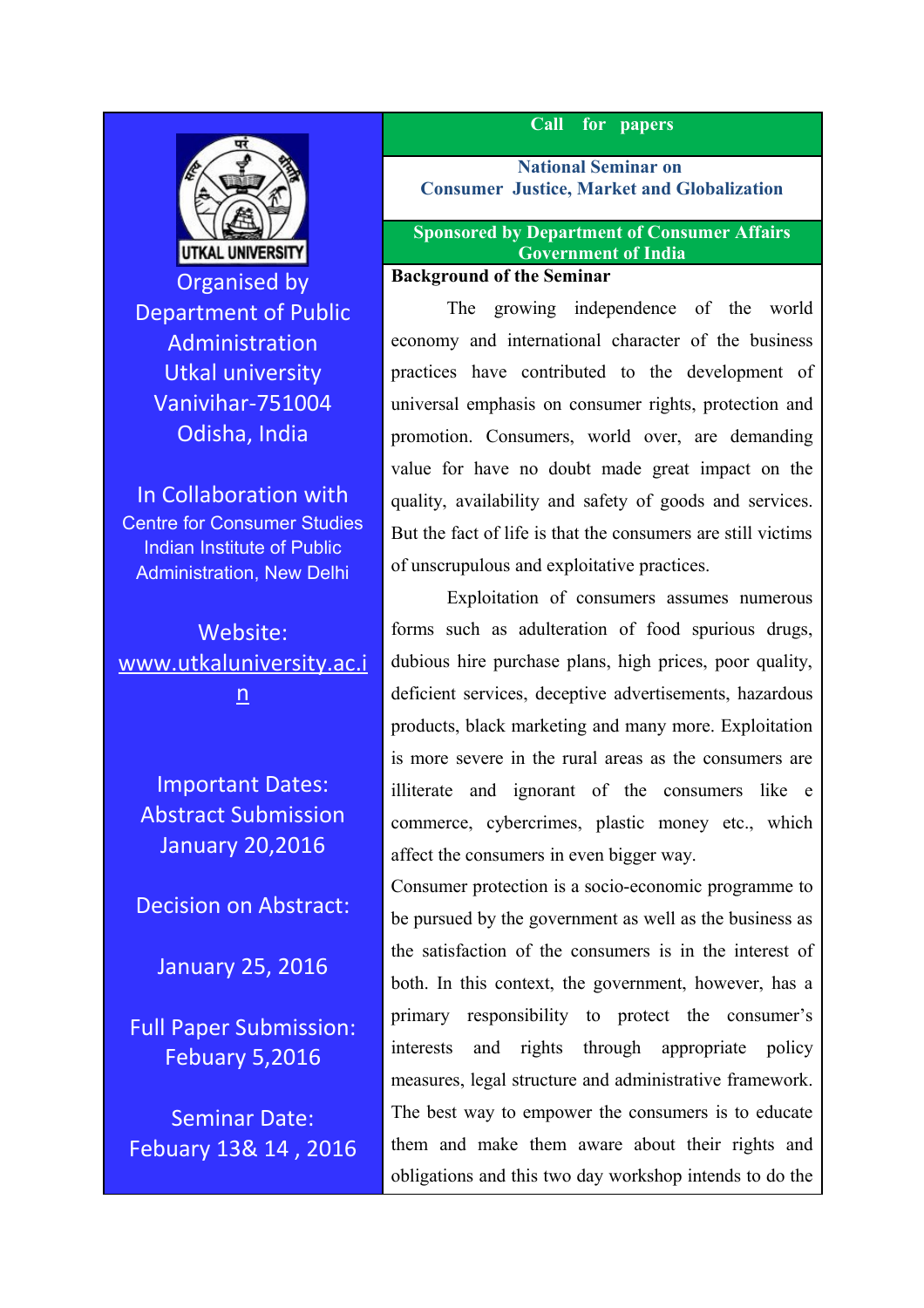## Convenor:

Dr Swarnamayee Tripathy Head, Dept. of Public Administration

# Organising Secretary: Mrs Jyotirmayee Tudu

Members: Prof. Niranjan Pani Dr. Padamalaya Mahapatra Dr.Swarnamayee Tripathy Mrs Jyotirmayee Tudu

For more Information Contact: Organising Secretary

Mrs Jyotirmayee Tudu [Jyotirmayeetudu@gmail.com](mailto:Jyotirmayeetudu@gmail.com) Mobile:9438480131 www.utkaluniversity.ac.in

#### same.

#### **Objective of the seminar:**

At the end of the Seminar the participants will be able to:

- Appreciate the need and importance of Consumer Protection in market economy.
- Understand the provisions of the Consumer Protection Act and other legislations having an impact on consumer protection.
- Enhance their knowledge and skill relating to services and production.
- Help understand the process of grievance redressal and filing of complaints.
- Built their capacity in the area to enable them to take the consumer movement forward.

## Seminar Subthemes are

- I. Globalisation, Market and the Consumer
- II. Consumer Law and Policy
- III. Service Sector and the Consumer
- IV. Consumer Educaiton and the Role of Media
- V. Problem of Rural Consumers
- VI. Consumer Movements and Role of NGOs